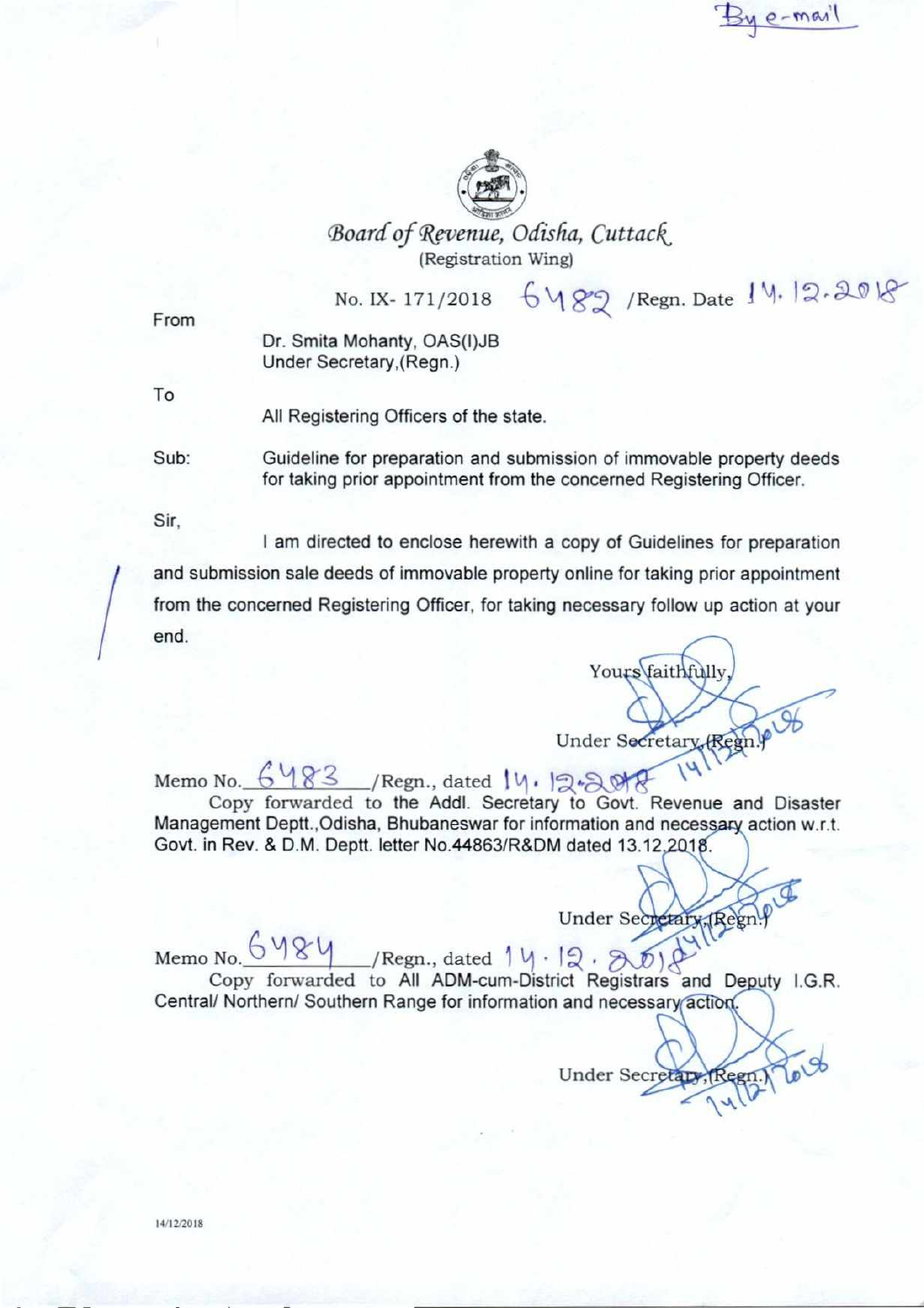## **Draft guidelines for preparation and Submission of sale deeds of immovable property for taking prior appointment from the concerned Registering Officer**  \*\*\*\*\*\*\*\*\*\*\*\*

Government in Revenue and Disaster Management Department received recommendations from Department of Land Resources, Ministry of Rural Development. Government of India to reengineer the registration process for the convenience of the Citizens with a view to bring about greater transparency and enhancing efficiency in the delivery of registration services. Accordingly the following guidelines are issued to achieve the above objective in the public interest.

- (1) The Citizens can prepare their sale deeds using the predesigned model sale deeds in the e-Registration Application Software. The Citizens have the prerogative to modify/customize the deed as per their legal necessities.
- (2) Citizens can prepare their Sale Deeds both in English and Odia language.
- (3) They can submit prepared deeds online to the concerned Registering Officer for taking prior appointment.
- (4) The facility can be availed at www.igrodisha.gov.in under "Online Submission of Document".
- (5) The procedure for preparation and submission of Sale Deed online is available in the IGR Portal with detailed instructions.
- (6)After getting the appointment date and time from the concerned Registering Officer, the Citizen can get the Deed Stamped through 3 different modes, i.e. e-Stamping. Franking and Impressed Non-Judicial Stamp Paper and present the same for registration in the proper office after execution.
- (7) Online submission of document has been enabled in our State since September, 2017 to comply the action points on the Business Reforms Action Plan (BRAP)- 2017 under Ease of Doing Business.

 $\frac{1}{2}$  Inspector General of Registration.

Odisha, Cuttack